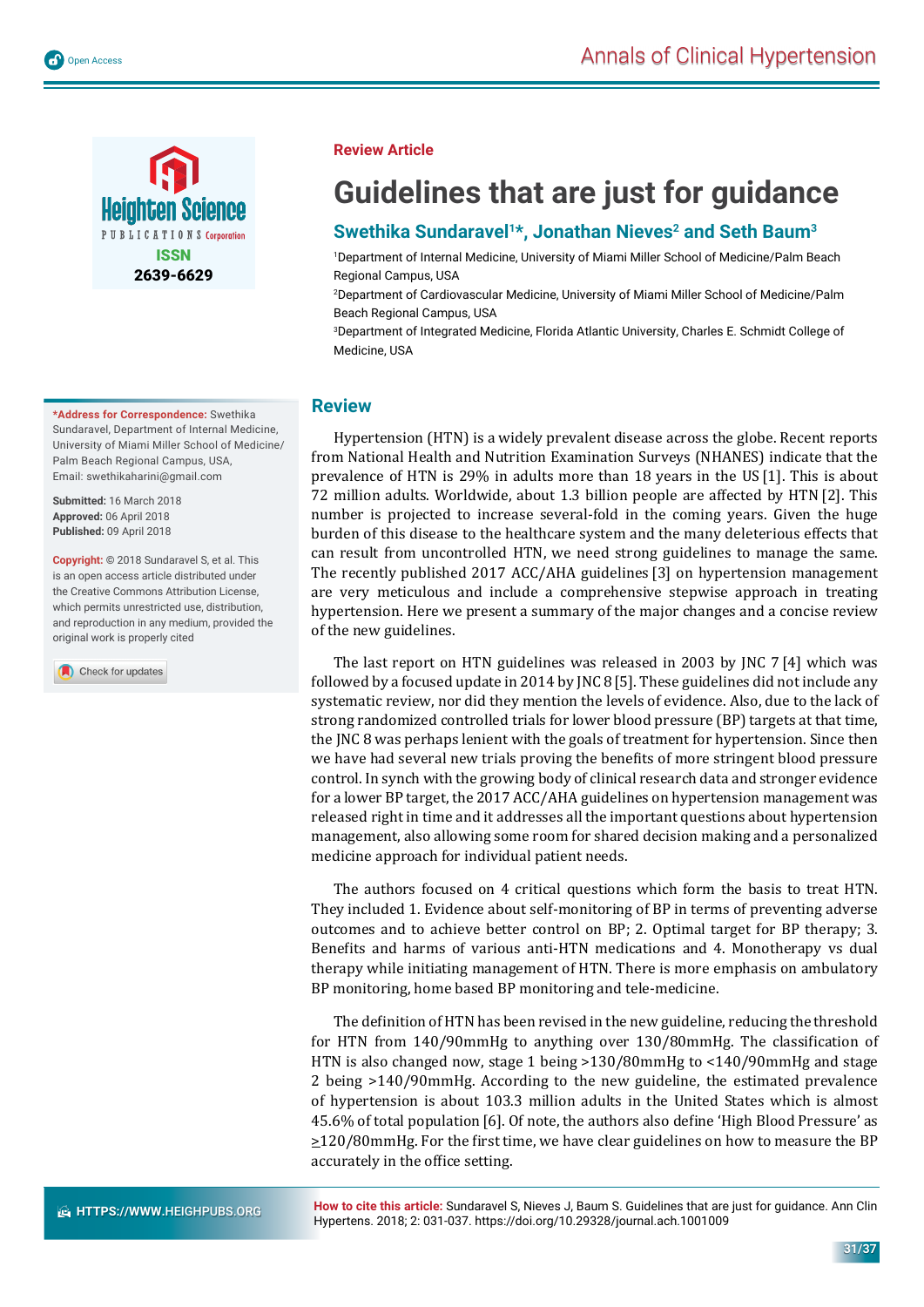This includes very specific details such as patient positioning, adequate rest before measurement, cuff size, repeat readings with average values, BP recording in both arms, BP recording techniques, and even the admonition for physicians not to be the ones taking readings, to avoid potentially falsely elevated readings. Issues about "white coat HTN" and "masked HTN" for which there have not been any clear guidelines so far, have been clarified. Previously, we had inconsistencies with management of white coat hypertension; some physicians treated it as typical hypertension while others assessed the burden of hypertension throughout the day by performing ambulatory BP monitoring. The new guidelines recommend ambulatory BP monitoring for all patients with inconsistent BP readings. This advice is based on a wide variety of supporting data ranging from systematic reviews to meta-analyses[7-9] emphasizing the prevalence of white-coat hypertension. Screening for secondary HTN has also been adjusted, from <40 years to <30 years, likely leading to enhanced vigilance among clinicians.

In terms of management, the recommendation now is to target a lower BP goal for all patients regardless of their age or comorbidities, the new target being 130/80mmHg. This is quite different from the JNC 8's advice, which supported a higher goal of <150/90mmHg for patients over 60 years. While this has spurred a substantial debate over the past several years, with strong data from the SPRINT trial [10] supporting lower BP target, the new target should be implemented very cautiously. Although there is overwhelming evidence from RCTs like HYVET study [11] and the subgroup analysis from SPRINT [12] for patients older than 75 years supporting intensive BP control, as a primary care physician, how comfortable are we to target this goal in our old and frail patients who are at risk for falls (some of whom may be on anticoagulation therapies)? For a patient who is accustomed to the previous target of <150/90mmHg, the new lower target may be intolerable and may make them prone to side-effects from medications including light-headedness and falls (although these were not significantly increased in the SPRINT trial).

We should understand that the SPRINT trial was not the real-world population as it excluded patients with several conditions, the most important ones being diabetes mellitus, stroke, HFrEF with EF <35%, patients with uncontrolled hypertension with systolic >180mmHg, proteinuria >1g/day, recent heart failure hospitalization and GFR  $\langle$  <20mL/min/1.73 m<sup>2</sup>. A large number of our office patients experience one or more of these exclusion criteria. Also, to be noted is the number medications used in the intensive treatment arm. Only 10% of patients in the intensive arm were on single agent. About 30% were on 2 agents, 31% were on 3 agents and a striking 25% of patients were on 4 or more agents to achieve the intensive BP target. Can this be achieved in the real world? Will the need to increase the number of medications concomitantly augment medication non-compliance? Serious adverse events like hypotension requiring assistance and acute renal injury were reported in a significant number of patients, however, the authors concluded saying that the benefits of fewer cardiovascular events and mortality rates outweigh the risk of adverse events. It should also be noted that the number needed to treat to prevent 1 primary outcome (defined as myocardial infarction, other acute coronary syndromes, stroke, heart failure, or death from cardiovascular causes) was 61 and to prevent death from cardiovascular causes was as high as 172. Attaining this target of <130/80mmHg can be easier in younger adults but it could be almost impossible in older adults. Can our frail and elderly patients tolerate the new target of <130/80mmHg? This is where shared decision making and 'thinking outside the guidelines' will be most useful. There is no guidance on treatment of isolated systolic hypertension which is very commonly seen in older individuals. Targeting SBP of <130mmHg may drop their DBP so low that it could theoretically be detrimental to coronary perfusion, causing more harm than good [13].

While the basis of this new target <130/80mmHg stems from the SPRINT trial (the authors of which are also part of this guideline committee), several other studies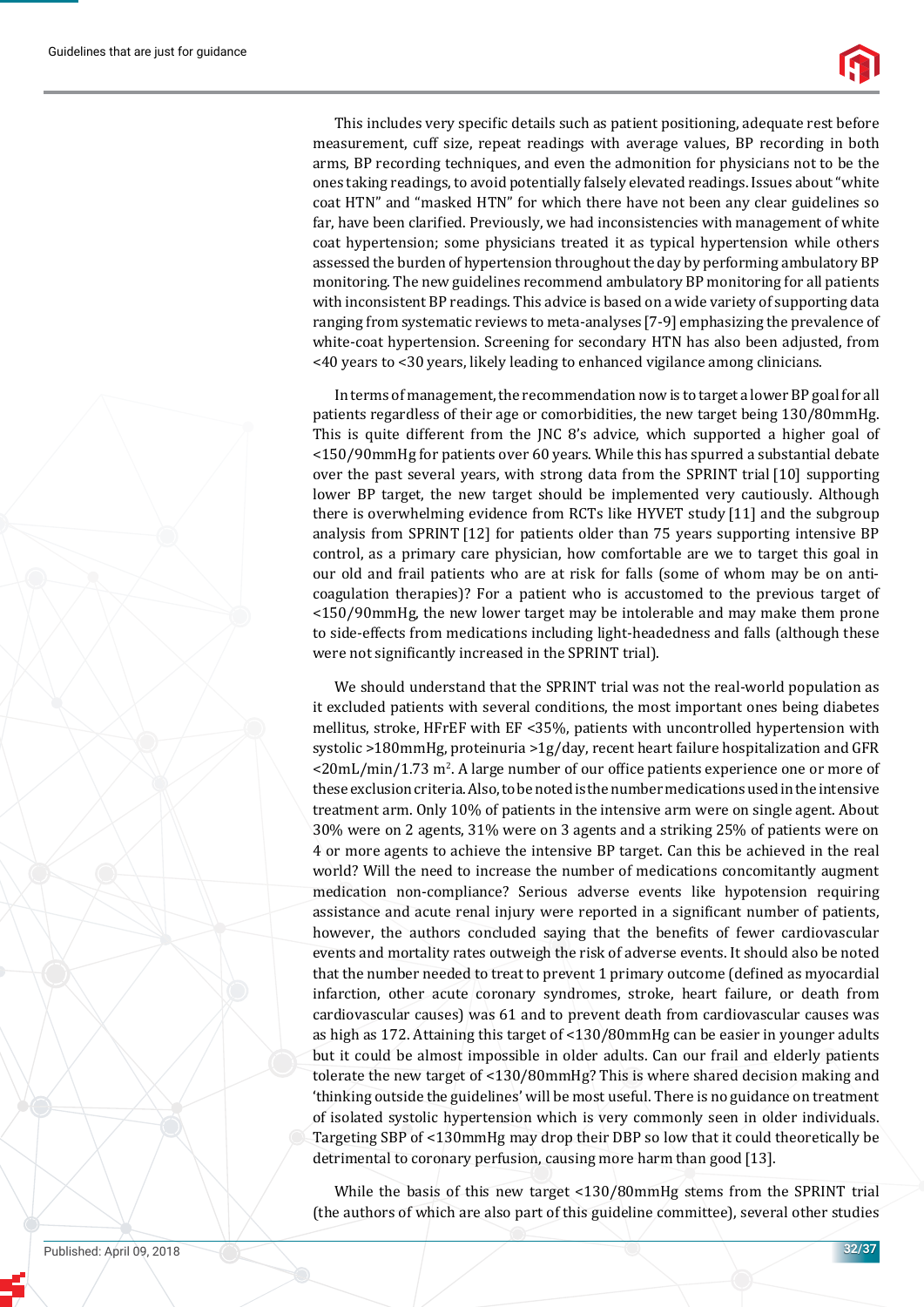

were also analysed. This included a large meta-analysis [14] of approximately 45,000 patients from 19 other trials, which also support intensive BP control. The ACCORD trial [15], which included diabetic patients as well, did not show any clear benefit from aggressive BP control in the primary analysis, although it was a smaller trial with only half the number of patients as SPRINT, and it was also underpowered. However, there was a trend favouring intensive BP control in a sub-group analysis.

New in this guideline is the introduction of ASCVD risk into the anti-HTN therapy equation. Pharmacotherapy for HTN should be initiated based on the ASCVD risk score, which in turn considers the patient's age, sex, and history of diabetes, BP (if treated or untreated), smoking status, total cholesterol and HDL cholesterol. The ASCVD risk score has been used to predict the 10-year risk of cardiovascular events and stroke for a long time. Most of our treatment guidelines including that for diabetes and hyperlipidaemia [16] strongly recommend treatment based on the ASCVD risk score. Now, the management of HTN is also cantered around the ASCVD risk score. It is recommended to start pharmacotherapy in all patients with stage 1 HTN with co-existent CVD or ASCVD risk >10%. In the absence of CVD, non-pharmacological therapy should be used as an initial approach. For stage 2 HTN pharmacotherapy is indicated even in the absence of CVD. For patients with ASCVD risk <10%, a softer style is recommended with initiation of pharmacotherapy only at BP >140/80mmHg. This integration of ASCVD risk with hypertension management is a welcome change as hypertension is one of the major contributors to ASCVD risk. The use of a risk calculator reinforces the common goal in managing these associated conditions, which is, to prevent cardiovascular mortality.

Non-pharmacological measures including lifestyle modifications, weight loss, dietary modifications such as DASH diet (Dietary Approaches to Stop Hypertension), reduction in alcohol consumption and regular physical activity are still class 1 recommendations for the management of hypertension. This too reinforces the importance of therapeutic lifestyle changes (TLC) across all risk or disease state. TLC is the foundation of optimal health. Physical activity such as aerobic exercises, dynamic resistance training and isometric resistance training have been shown to be extremely beneficial for hypertension management as elucidated by several meta-analyses [17,18]. Exercise training is also one of the cornerstones in the management of other co-morbid conditions like obesity, diabetes mellitus and hyperlipidaemia as all these conditions often tend to co-exist as the metabolic syndrome  $[19]$ . Among dietary modifications, the new guidelines emphasize on salt restriction and enhanced potassium intake both of which are proven to be very useful in hypertensive patients [20].

Among pharmacological agents, the major change is the elimination of beta-blockers (BB) as ϐirst line agents. According to the new guidelines angiotensin converting enzyme inhibitors/aldosterone receptor blockers (ACEI/ARB), calcium channel blocker (CCB) and thiazides are the first line agents. BB are the first line agents only when there are other indications. For patients with baseline BP 20/10mmHg above goal, it is recommended to start with 2 agents. For African-American patients, CCB or thiazide diuretics are still the preferred agents over ACEI or ARB unless there is coexisting heart failure or chronic kidney disease. Follow up is recommended in 1 month for all patients. This quick follow-up time-frame also reinforces the gravity of HTN and the need to manage it aggressively.

Ischemic heart disease is a very common result of uncontrolled HTN. The new guidelines recommend a goal BP <130/80mmHg and guideline directed BB (includes carvedilol, metoprolol tartrate, metoprolol succinate, nadolol, bisoprolol propranolol, and timolol) as the class 1 agents for HTN in patients with stable ischemic heart disease, then calcium channel blockers and then finally diuretics. Atenolol is now eschewed as an anti-hypertensive agent as it is less effective than placebo in reducing cardiovascular events [21].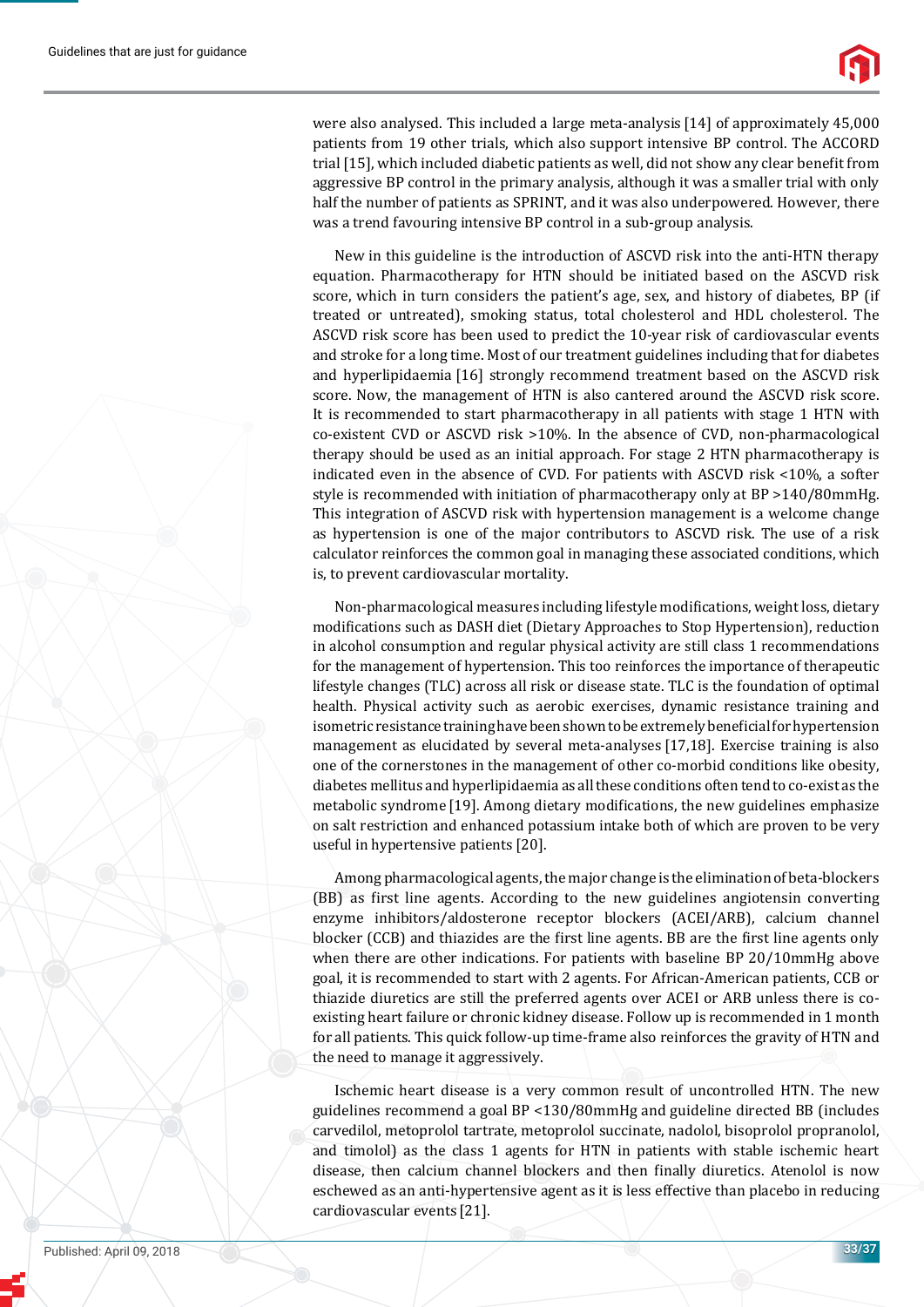HTN can lead to several other diseases, one of the most important conditions being heart failure. There was no target BP goal for heart failure in the previous guidelines. Now, it is recommended to target a goal of <130/80mmHg for management of HTN in heart failure with reduced or preserved ejection fraction. The use of non-di hydro pyridine calcium channel blockers in HFrEF is an absolute contraindication (class 3). Other agents can be used based on the other comorbidities, however, BB and ACEI or ARB should be used routinely as they have mortality benefit in heart failure with reduced EF. For HFpEF, there are no documented benefits in terms of mortality for the various agents. It should be noted that a majority of HFpEF patients initially present with hypertensive crisis and acute pulmonary edema [22]. In the setting of HFpEF and volume overload, it is recommended to use diuretics to control HTN (class 1c). Otherwise, ACEI or BB are the agents of choice for treating HTN in HFpEF. Although the TOPCAT study [23] showed a trend towards mortality benefit with spironolactone in patients with HFpEF in North and South America, it has not yet been adopted by guidelines. More recently, an interesting retrospective observational study was published in JAMA cardiology that showed low systolic blood pressure (<120mmHg at discharge) was linked to worse outcomes in HFpEF with HR of 2.07 (95% CI, 1.45- 2.95; P <.001) for 30-day all-cause mortality [24]. Is there a sweet spot to target? If so, what is it, and is it pragmatically achievable in clinical practice? Another downstream effect of long standing HTN is chronic kidney disease (CKD). The new guideline also recommends a goal of <130/80 mmHg for treating HTN in CKD, which is the same as JNC 8. In the absence of proteinuria, any agent can be used. In the presence of proteinuria, ACEI/ARBs should be first line agents (class 2a). Up to a 30% increase in creatinine can occur in such patients after starting ACEI/ARB.

HTN is also common after renal transplantation, owing to the use of immune suppressants like calcineurin inhibitors and corticosteroids. The goal here should be <130/80mmHg. Calcium channel blockers are the agents of choice (class 2a). This recommendation is based on a Cochrane analysis [25] which found reduced graft loss and preserved GFR in patients treated with CCBs. Additionally, it showed that the use of ACEI is harmful in renal transplant patients. Although this is not a guideline by itself, the writers suggest that caution should be exercised while using ACEI for HTN management in post-transplant patients. In the presence of other comorbidities such as heart failure or proteinuria, ACEI can be used.

Cerebrovascular disease is the number one cause of death in patients with HTN. Hypertensive patients are prone to both ischemic and haemorrhagic strokes. In the setting of acute intra-cranial haemorrhage (<6 hours), it is recommended not to intervene if the BP is between 150-220mmHg systolic, as this can potentially be harmful. The use of intra-venous agents to reduce BP is recommended for systolic BP >220mmHg.

For ischemic stroke, the guidelines haven't significantly changed. The management of HTN is based on whether the patient is a candidate for thrombolytic therapy or not, as tPA can be used only if the BP is <185/110mmHg. After thrombolytic therapy, BP should be maintained <180/105mmHg. For patients who do not undergo thrombolysis or endovascular intervention, permissive HTN of up to 220/110mmHg for 24 hours should be allowed. Trying to correct this could be potentially harmful. Beyond  $220/110$ mmHg, it is reasonable to lower the BP by 15% in the first 24 hours after stroke. For secondary stroke prevention, the general goal BP is <130/80mmHg after the acute phase. Thiazide diuretics or AEI/ARBs or a combination of both can be used.

For Peripheral Arterial Disease (PAD), it is recommended to control the BP to a goal of <130/80mmHg just like any other patient. PAD is considered a CAD equivalent and demands aggressive risk factor modification. There are no specific recommendations in terms of agents of choice. Contrary to the popular belief that beta blockers should be avoided in PAD, it was shown in the INVEST[26] and ALLHAT[27] trials that there is no difference in outcomes between these and other agents when used for HTN management.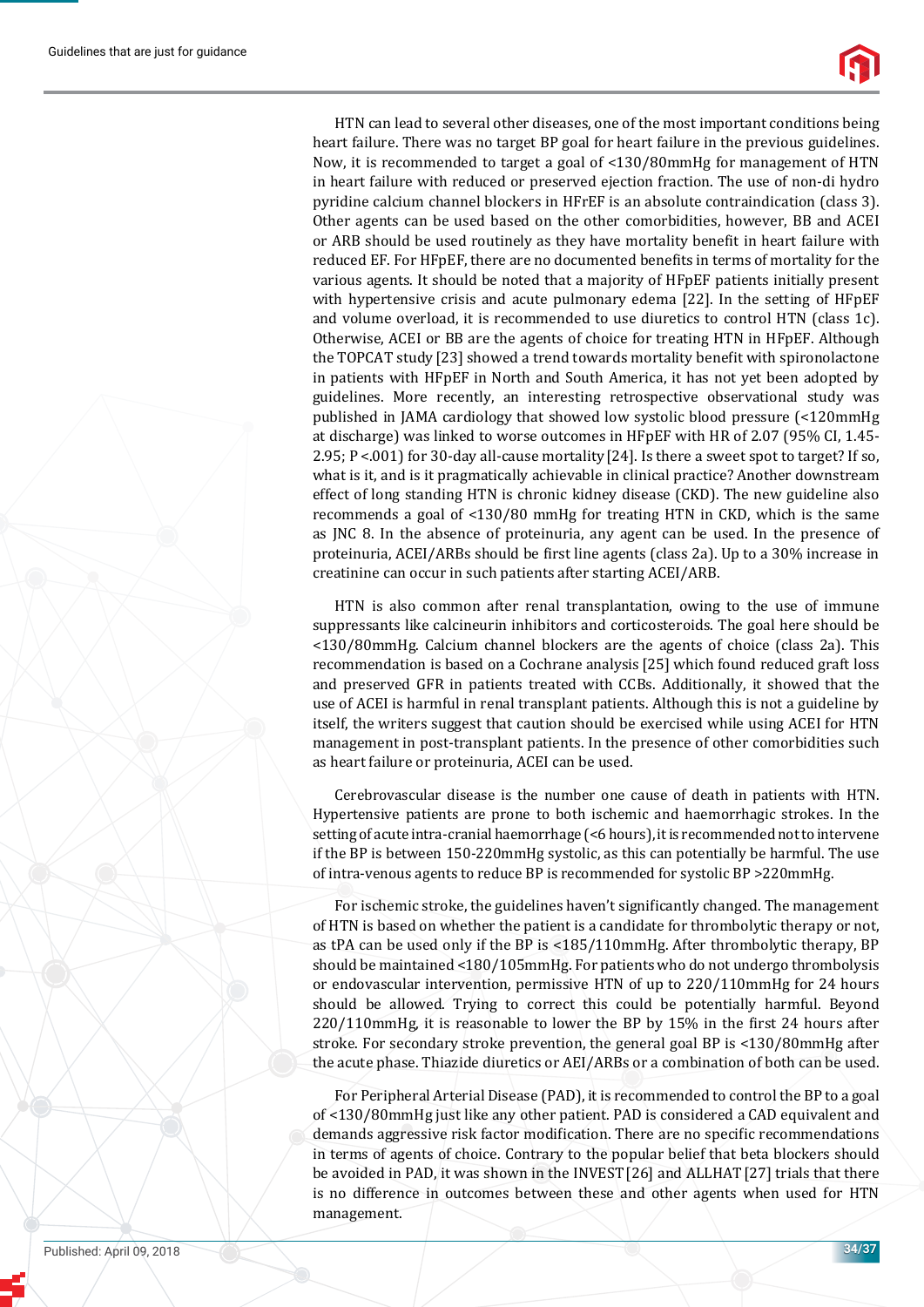Type 2 Diabetes Mellitus is an important comorbid condition found in many patients with HTN. The combination of HTN and diabetes places patients at extreme risk of injury to the systemic vasculature and kidneys. Therefore, it is necessary to aggressively control both conditions. The BP goal in diabetic patients should be <130/80mmHg. This recommendation is based on 2 meta-analyses which studied the optimal BP targets in diabetic patients [28,29]. Although the ACCORD trial did not demonstrate any benefit in intensive BP control, the study was underpowered. A subset analysis from the study, did reveal significantly reduced primary outcomes in the intensive BP control and standard glycaemic control group. Although SPRINT did not include any diabetic patients, it did show that, in pre-diabetics, the benefit of intensive control of BP was far greater than lenient control. Any agent can be used in the absence of proteinuria while, in the presence of proteinuria, ACEI/ARB is recommended for superior renal protection. For metabolic syndrome, although there are still no clear guidelines, vasodilating betablockers like labetalol, nebivolol and carvedilol had favourable effects on metabolic profile compared to standard agents. To date, there are no RCTs evaluating this population.

The JNC 8 made no recommendations about treating hypertension in atrial ϐibrillation. The new guideline recommends using ARBs for treating hypertension in such patients as they have also been found to prevent recurrent atrial fibrillation. This recommendation is based on the trials which studied RAS blockade with ARB in comparison to BB and CCB[30,31]. There are no studies evaluating the effect of ACEI.

In terms of HTN management in valvular heart diseases, we have clear guidelines for aortic stenosis and aortic insufficiency. It is recommended to start at low doses and gradually increase the dose of anti-HTN medications for patients with aortic stenosis. Diuretics should be sparingly used in patients with a small left ventricular chamber and aortic stenosis as such patients are pre-load dependent, (although there are no studies supporting this recommendation). For aortic insufficiency, it is recommended to avoid agents that lower the heart rate, such as BB and CCB, as they prolong the diastolic phase and may thereby augment the regurgitate volume.

For acute aortic syndromes such as aortic dissection, BB are still the first line agents to control the BP. Hypertension management in pregnancy remains the same. The preferred medications are nifedipine, methyl-dopa, hydralazine and labetalol (class 1 recommendation). ACEI and ARBs are contra-indicated (class 3).

Peri-operative hypertension management remains the same, except for some clear guidance on use of peri-operative BB, which was a grey area previously. The recent guideline recommends continuing BB peri-operatively in patients who were previously taking BB. It also recommends against initiating BB therapy peri-operatively in BB naïve patients (class 3-harm). This advice is based on several observational studies and the POISE trial, which was a large RCT[32].

The new guideline emphasizes ambulatory BP monitoring and tele health, including health personnel contacting patients about their BP readings and advising medication titration in between office visits. Though this recap of the salient aspects of the recent hypertension guideline is important, we should understand that guidelines are simply a 'guide' to physicians who are managing various disease states. Guidelines should never dictate management in a vacuum. Guidelines should be applied to patients at an individual level and decisions should be made in discussion with the patient considering his/her preferences, particularly in vulnerable populations such as the elderly. Such discussions and considerations might result in deviation from the guidelines. This is okay. Evidence based medicine should be practiced in a patient centric manner, which will make us better physicians, treating healthier patients.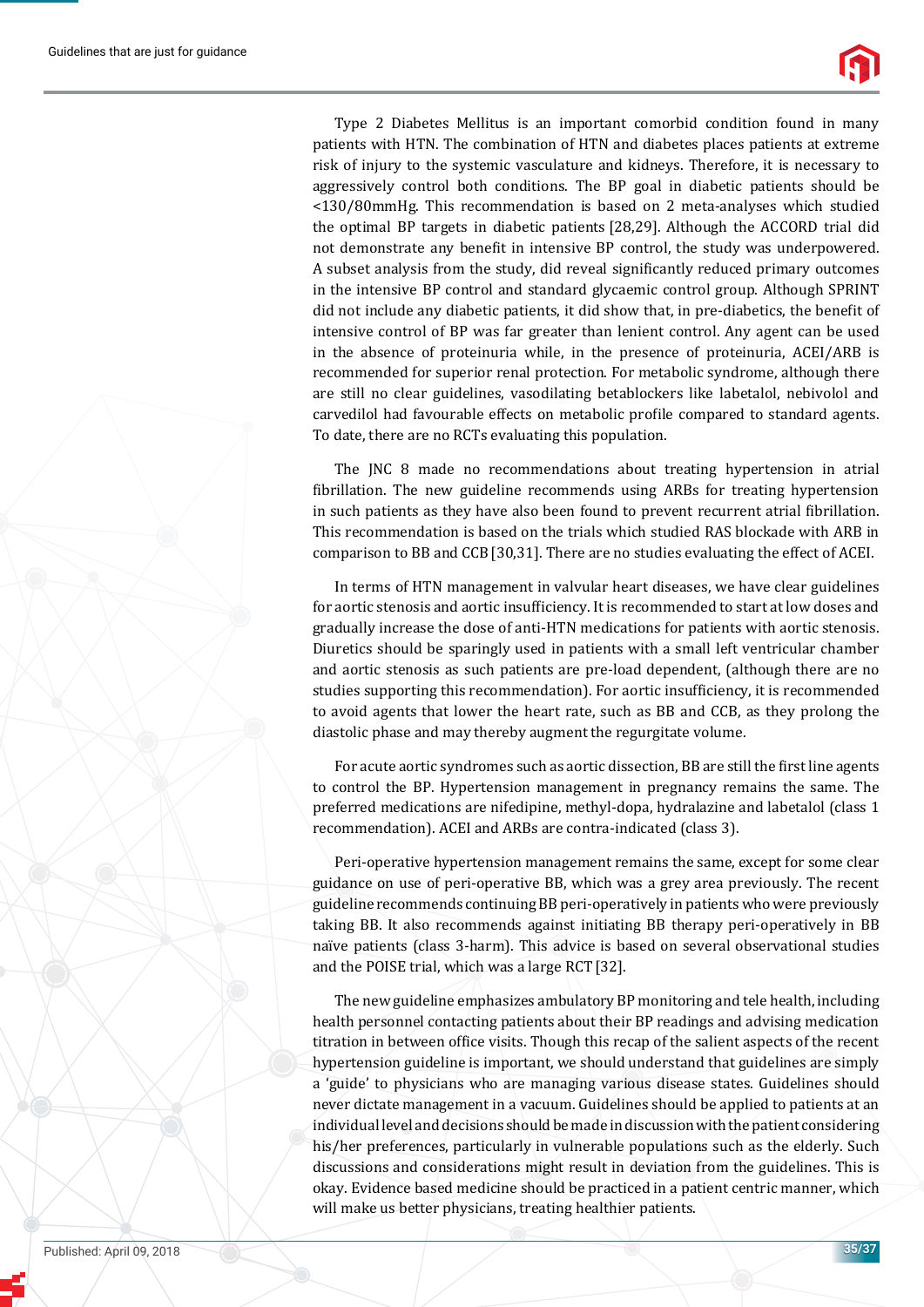

#### **References**

- 1. Cheryl D. Fryar, Yechiam Ostchega, Craig M. Hales, Guangyu Zhang, Deanna Kruszon-Moran. Hypertension Prevalence and Control among Adults: United States, 2015-2016. NCHS Data Brief No. 289. 2017. **Ref.:** https://goo.gl/rLMioj
- 2. Michael J. Bloch. Worldwide prevalence of hypertension exceeds 1.3 billion. Journal of the American Society of Hypertension. 2016; 10: 753-754. **Ref.:** https://goo.gl/xPou25
- 3. Whelton PK, Robert Carey M, Wilbert Aronow S, Donald Casey E, Karen Collins J, et al. ACC/AHA/ AAPA/ABC/ACPM/AGS/APhA/ASH/ASPC/NMA/PCNA Guideline for the Prevention, Detection, Evaluation, and Management of High Blood Pressure in Adults. 2017 High Blood Pressure Clinical Practice Guideline. 2017. **Ref.:** https://goo.gl/cza7TM
- 4. Aram V. Chobanian, George L. Bakris and the National High Blood Pressure Education Program Coordinating Committee. Seventh Report of the Joint National Committee on Prevention, Detection, Evaluation, and Treatment of High Blood Pressure. Hypertension. 2003; 42: 1206-1252. **Ref.:** https://goo.gl/Qzx9RS
- 5. Paul A. James, Suzanne Oparil, Barry L. Carter. 2014 Evidence-Based Guideline for the Management of High Blood Pressure in Adults Report from the Panel Members Appointed to the Eighth Joint National Committee (JNC 8). JAMA. 2014; 311: 507-520. **Ref.:** https://goo.gl/PSAeNN
- 6. Muntner P, Carey RM, Gidding S, Jones DW, Taler SJ, et al. Potential US population impact of the 2017 ACC/ AHA high blood pressure guideline. Circulation. 2018; 137: 109-118. **Ref.:** https://goo.gl/P3unf8
- 7. Fagard RH, Cornelissen VA. Incidence of cardiovascular events in white-coat, masked and sustained hypertension versus true normotension: a meta-analysis. J Hypertens. 2007; 25: 2193-2198. **Ref.:** https://goo.gl/5bqkGM
- 8. Piper MA, Evans CV, Burda BU, Margolis KL, O'Connor E, et al. Diagnostic and predictive accuracy of blood pressure screening methods with consideration of rescreening intervals: a systematic review for the U.S. Preventive Services Task Force. Ann Intern Med. 2015; 162: 192-204. **Ref.:** https://goo.gl/crDByQ
- 9. Bayo J, Cos FX, Roca C, Dalfó A, Martín-Baranera MM, et al. Home blood pressure self-monitoring: diagnostic performance in white-coat hypertension. Blood Press Monit. 2006; 11: 47-52. **Ref.:** https://goo.gl/pJ1BPe
- 10. SPRINT Research Group, Wright JT Jr, Williamson JD, Whelton PK, Snyder JK, et al. A randomized trial of intensive versus standard blood-pressure control. N Engl J Med. 2015; 373: 2103-2116. **Ref.:** https://goo.gl/gpXUo9
- 11. Warwick J, Falaschetti E, Rockwood K, Mitnitski A, Thijs L, et al. No evidence that frailty modifies the positive impact of antihypertensive treatment in very elderly people: an investigation of the impact of frailty upon treatment effect in the HYpertension in the Very Elderly Trial (HYVET) study, a doubleblind, placebo-controlled study of antihypertensives in people with hypertension aged 80 and over. BMC Med. 2015; 13: 78. **Ref.:** https://goo.gl/nEZntP
- 12. Williamson JD, Supiano MA, Applegate WB, Berlowitz DR, Campbell RC, et al. Intensive vs standard blood pressure control and cardiovascular disease outcomes in adults aged ≥75 years: a randomized clinical trial. JAMA. 2016; 315: 2673-2682. **Ref.:** https://goo.gl/VwuA22
- 13. Steven Tringali,Charles William Oberer, Jian Huang. Low Diastolic Blood Pressure as a Risk for All-Cause Mortality in VA Patients. Int J Hypertension. 2013; 2013. **Ref.:** https://goo.gl/JFNa3Y
- 14. Xie X, Atkins E, Lv J, Bennett A, Neal B, et al. Effects of intensive blood pressure lowering on cardiovascular and renal outcomes: updated systematic review and meta-analysis. Lancet. 2016; 387: 435-443. **Ref.:** https://goo.gl/Fm9wCG
- 15. ACCORD Study Group, Cushman WC, Evans GW, Byington RP, Goff DC Jr, et al. Effects of intensive blood-pressure control in type 2 diabetes mellitus. N Engl J Med. 2010; 362: 1575-1585. **Ref.:** https://goo.gl/Yo2Ecr
- 16. Stone NJ, Robinson J, Lichtenstein AH, Bairey Merz CN, Blum CB, et al. 2013 ACC/AHA Guideline on the Treatment of Blood Cholesterol to Reduce Atherosclerotic Cardiovascular Risk in Adults: A Report of the American College of Cardiology/American Heart Association Task Force on Practice Guidelines. J Am Coll Cardiol. 2014; 63: 2889-2934. **Ref.:** https://goo.gl/MGXmXw
- 17. Cornelissen VA, Smart NA. Exercise training for blood pressure: a systematic review and metaanalysis. J Am Heart Assoc. 2013; 2: e004473. **Ref.:** https://goo.gl/wJ5pLF
- 18. Carlson DJ, Dieberg G, Hess NC, Millar PJ, Smart NA. Isometric exercise training for blood pressure management: a systematic review and meta-analysis. Mayo Clin Proc. 2014; 89: 327-334. **Ref.:** https://goo.gl/XMBQFF